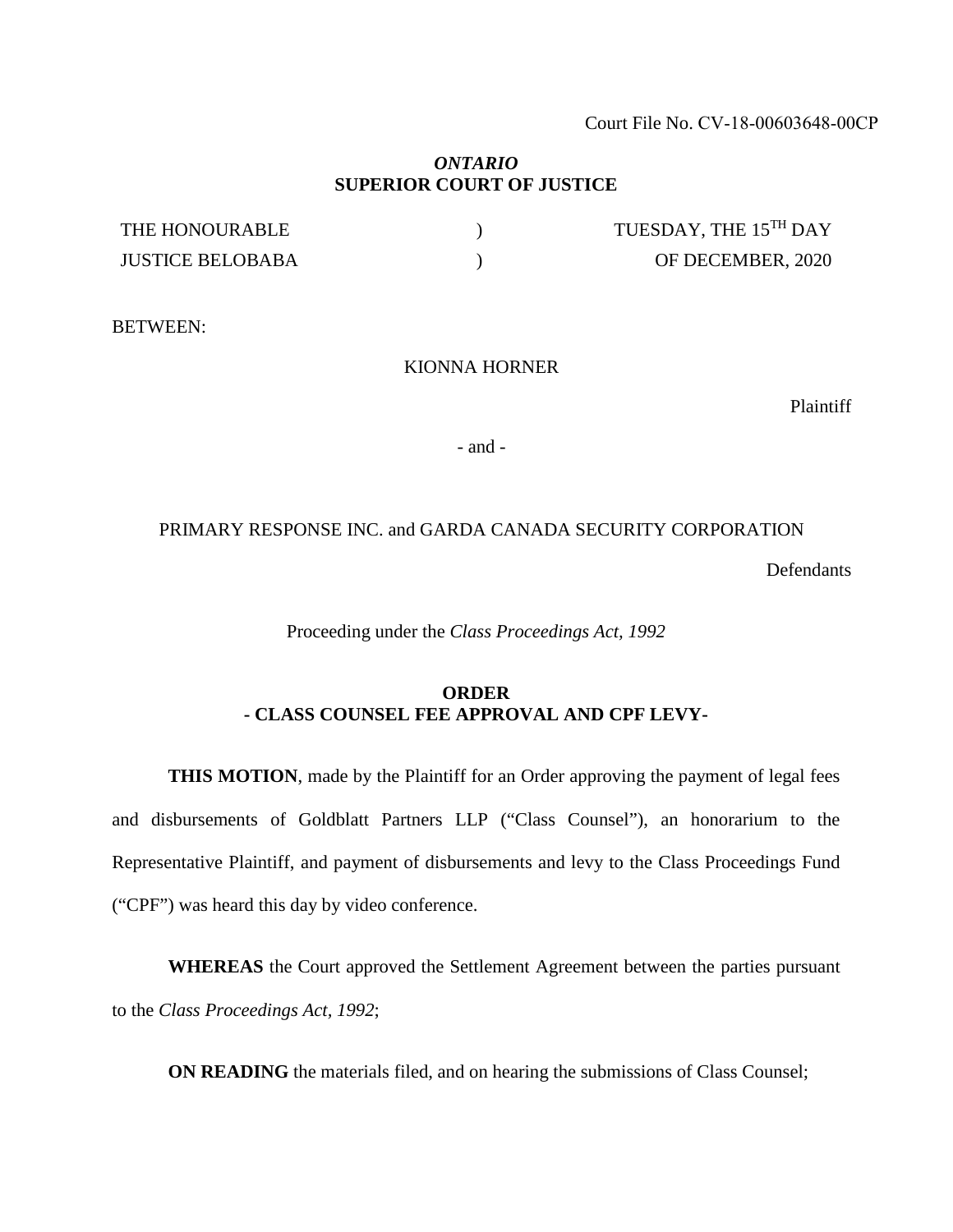- 1. **THIS COURT ORDERS** that, in addition to the definitions used elsewhere in this Order, for the purposes of this Order, the definitions set out in the Settlement Agreement apply to and are incorporated into this Order;
- 2. **THIS COURT ORDERS** that in the event of a conflict between this Order and the Settlement Agreement, this Order shall prevail;
- 3. **THIS COURT ORDERS** that the retainer agreement entered into by the Representative Plaintiff and Class Counsel dated August 20, 2018 (the "Retainer Agreement") is hereby approved;
- 4. **THIS COURT ORDERS** that the fees plus applicable taxes of Class Counsel in the amount of \$725,000.00 plus HST of \$94,250.00 are hereby approved and shall be paid from the settlement funds;
- 5. **THIS COURT ORDERS** that Class Counsel disbursements in the amount of \$4,086.45 and taxes thereon are hereby approved and shall be paid from the settlement funds;
- 6. **THIS COURT ORDERS** that an honorarium of \$7500.00 (all inclusive) to the Representative Plaintiff, Kionna Horner is approved and shall be paid from the settlement funds; and
- 7. **THIS COURT ORDERS** that the CPF shall be reimbursed for disbursements paid in the amount of \$96,727.58 from the settlement funds;
- 8. **THIS COURT ORDERS** that the CPF shall receive a levy in the amount of \$183,140.12 from the settlement funds pursuant to Reg. 771/92.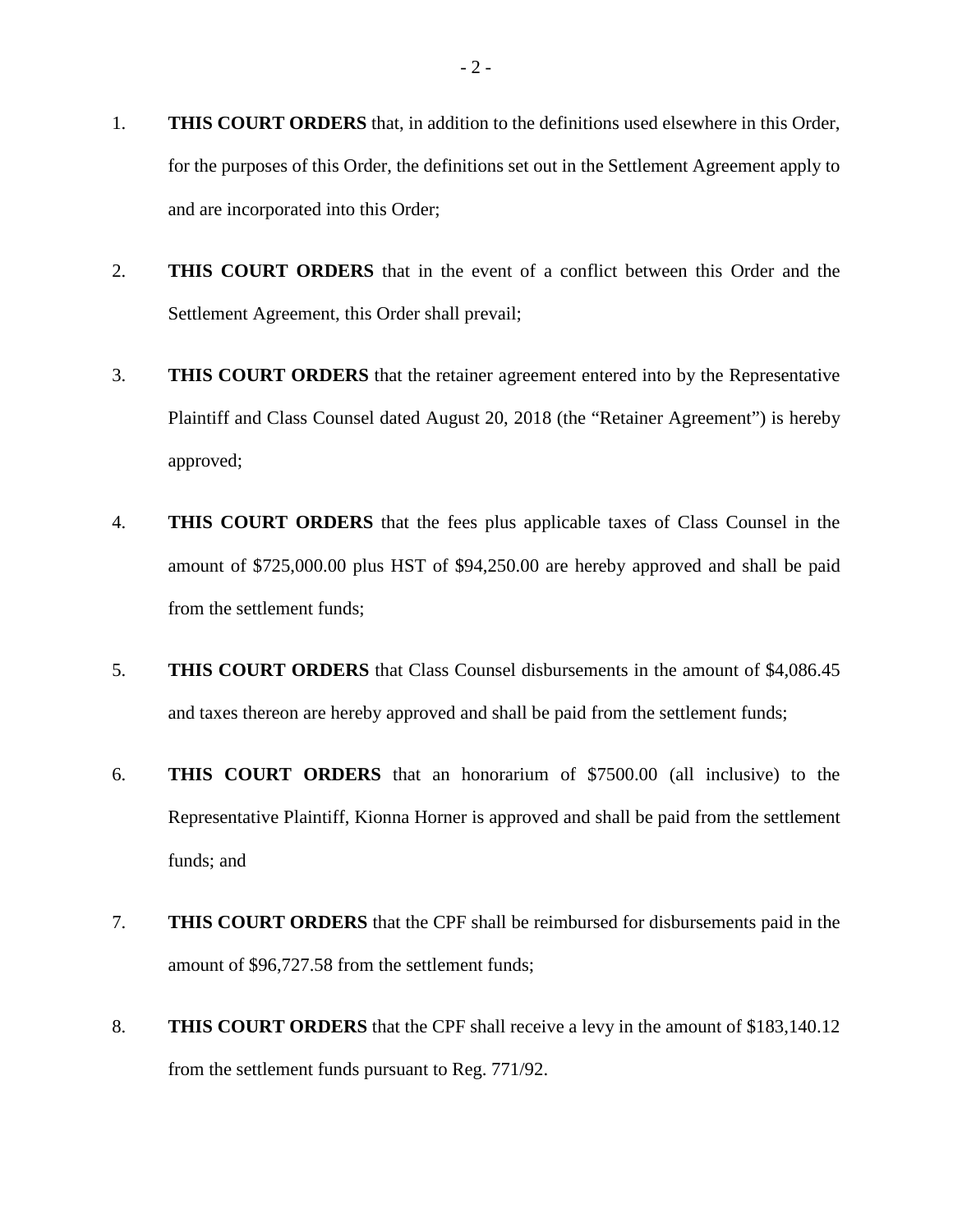# **Signed:** *Justice Edward P. Belobaba*

Notwithstanding Rule 59.05, this Judgment [Order] is effective from the date it is made, and is enforceable without any need for entry and filing. In accordance with Rules 77.07(6) and 1.04, no formal Judgment [Order] need be entered and filed unless an appeal or a motion for leave to appeal is brought to an appellate court. Any party to this Judgment [Order] may nonetheless submit a formal Judgment [Order] for original signing, entry and filing when the Court returns to regular operations.